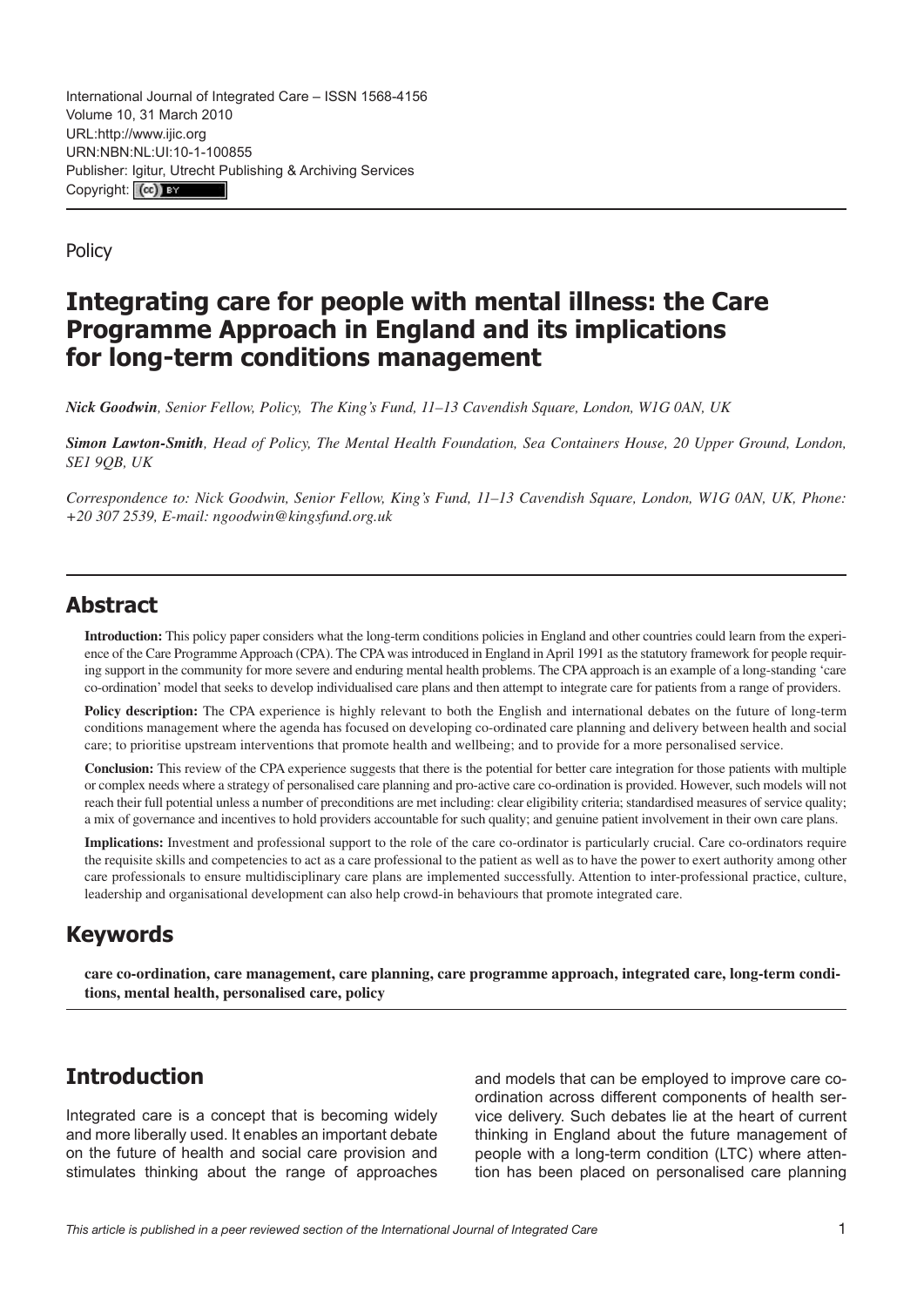and active care co-ordination as the key components of integration [[1\]](#page-7-0).

This policy paper considers what the long-term conditions policies in England and other countries could learn from the experience of the Care Programme Approach (CPA). The CPA was introduced in England in April 1991 as the statutory framework for people requiring support in the community for more severe and enduring mental health problems [[2](#page-7-0)]. The CPA experience is highly relevant to the current English and international debates on LTC management since it has sought to integrate care and support across primary and secondary health care; across health, social care, welfare, housing and employment support; and across the statutory, independent and voluntary sectors for nearly 20 years.

## **Taxonomies of integrated care: where CPA fits**

There have been several attempts to develop taxon-omies of integrated care. Nolte and McKee [\[3\]](#page-7-0) probably provide the most recent and succinct overview of the most common dimensions of integration that have been put forward, differentiating the concept by type, breadth, degree and process. In addition, several 'framework' models have sought to describe the 'continuum' of integrated care and how each 'level' might better suit a certain care user's need (see Figure 1)  $[4–6]$  $[4–6]$ .

Common to each of these 'framework models' is the understanding that 'fully-integrated' systems—where governance and organisational arrangements are more hierarchical and formal—tend to work best where the needs of the client group are more predictable and well-defined. For example, the relative success of integrated schemes such as PACE (the Programme for All-Inclusive Care of the Elderly) in the USA can be partly attributed to the way elderly clients were pre-selected for their suitability (i.e. they would otherwise be certified to enter a nursing home) and so best benefit from intensive care management by an inter-disciplinary team [[7\]](#page-8-0). For people with less predictable, variable, multiple and/or complex conditions (such as people with long-term mental health problems) the framework models would suggest patients would benefit more from flexible and individually-tailored care based on active care co-ordination across organisational units. A good example is the Canadian PRISMA model that has been a qualified success in co-ordinating care for older and disabled people between organisations through a 'service continuum' comprising a single referral entry point, a single assessment and an individual care plan. Service delivery is primarily through contracts with provider agencies since professionals have not generally wished to work directly within the PRISMA system [\[8, 9\]](#page-8-0).

The essential difference between 'fully-integrated' and 'co-ordinated care' models is that the former tends to focus on the 'case management' of patients with welldefined needs within an institutional setting involving multi-disciplinary teams whilst the latter tends to focus on care management and care brokerage across separate providers of care. Many approaches, of course, are hybrids of these two generalities but CPA in England falls very much into the care co-ordination model—attempting integration for people with severe and long-term mental health problems by knitting together appropriate care from a range of care providers.

## **Personalised care planning: CPA in the context of English LTC policy**

In England, integrating care for the management of people with a long-term condition (LTC), including the

| Continuum of organisational forms in integrated care |         |               |              |                         |
|------------------------------------------------------|---------|---------------|--------------|-------------------------|
| Leutz's 'Integration Levels' [4]                     |         |               |              |                         |
| Linkage                                              |         | Co-ordination |              | <b>Full Integration</b> |
| Goodwin et al's 'Network Typology' [5]               |         |               |              |                         |
| Informational                                        |         | Co-ordinated  | Procurement  |                         |
| Ahgren and Axellson's 'Continuum of integration' [6] |         |               |              |                         |
| Full segregation                                     | Linkage | Co-ordination | Co-operation | Full integration        |
|                                                      |         |               |              |                         |

Figure 1. A conceptual continuum of forms of integrated care organisation in health and social care.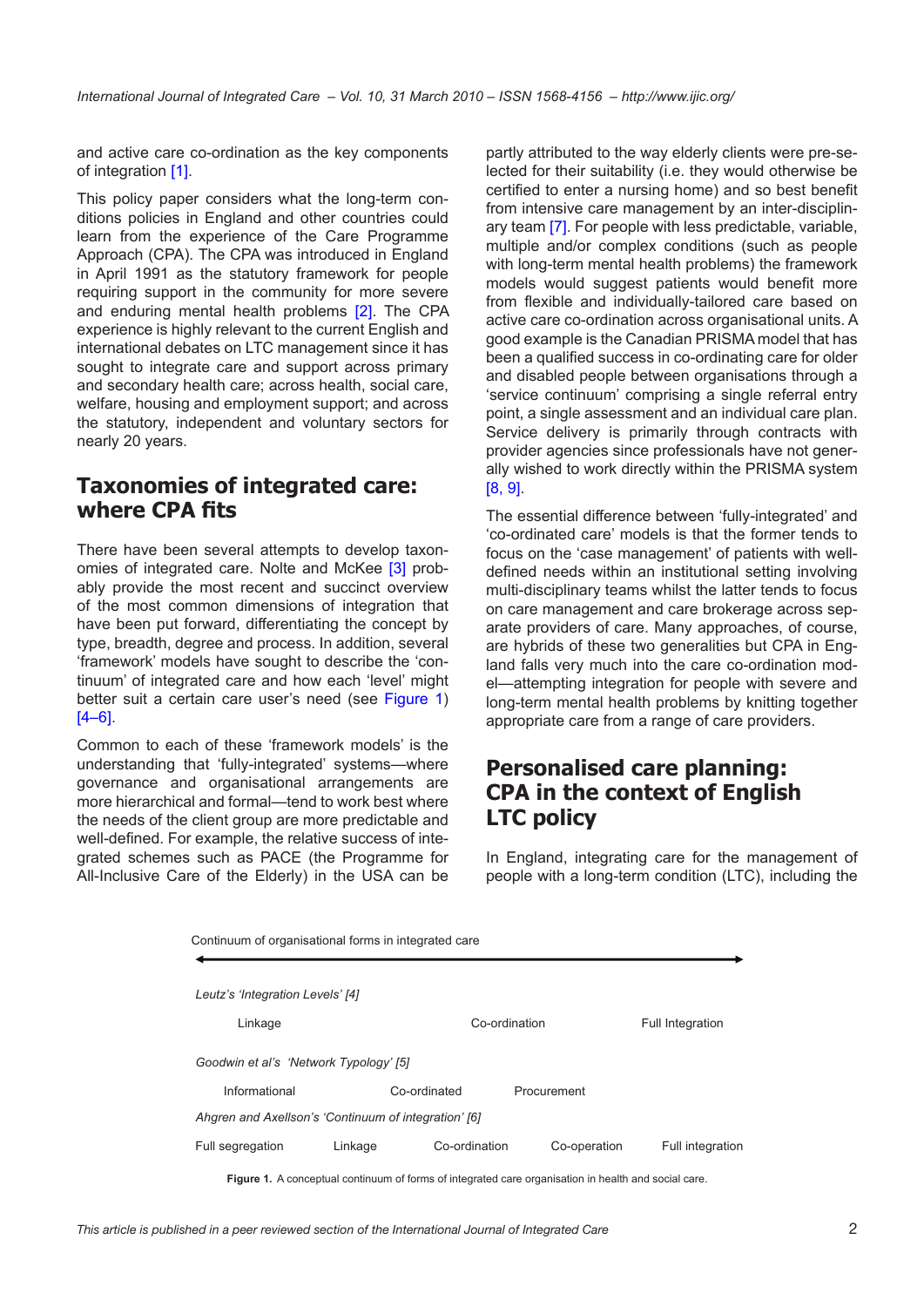promotion and support of self-care, has become a core Government strategy for its National Health Service (NHS). The detailed business case to redesign provision towards an 'LTC model' was first developed in 2004—a vision based primarily on Wagner's Chronic Care Model and the lessons gathered from policy advocate visits to managed care systems in the USA, such as Kaiser Permanente and the Veterans Health Administration [[10](#page-8-0)]. The application of LTC management into practice has since been prioritised by key policies such as the White Paper *Our Health, Our Care, Our Say* [\[11\]](#page-8-0), the *NHS Next Stage Review* led by Lord Darzi [\[1\]](#page-7-0) and *World Class Commissioning*—an approach to systematically improving and making more influential the planning, procurement and performance management of the NHS as a key lever in promoting system redesign and improving health and wellbeing [\[12](#page-8-0)]. An implicit agenda has been to better co-ordinate care planning and delivery between health and social care as well as to focus on upstream interventions that promote health and wellbeing and minimise illness.

This agenda is more specifically set out in the English Department of Health's mental health strategy for the next ten years: *New Horizons: a shared vision for mental health* [\[13](#page-8-0)]. The strategy sets out proposals for improving the mental wellbeing of the population with a specific emphasis on how prevention and early intervention can play a stronger role in mental health care provision where services should 'work more effectively together'. The strategy recommends the need for higher quality, more personalised mental health services achieved through cross-government and multiagency commissioning and collaboration.

As a result of these policies a central commitment has been set by the English Government to provide the opportunity for all 15.4 million people with a LTC in England (out of a total population of some 51 million) to have an integrated and personalised care plan by 2010 [\[1\]](#page-7-0). Within this lie a number of sub-policies, including the active promotion of self-care strategies to enable people with LTCs to live independently in the home environment (the *Your Health, Your Way* initiative) [\[14](#page-8-0)]; the piloting of personal health budgets to enable LTC patients and carers to tailor their care packages [\[15](#page-8-0)]; investment in population-oriented health management through the use of predictive-modelling techniques that enable at-risk individuals and populations to be targeted with appropriate interventions [[16\]](#page-8-0); and a movement towards new *Integrated Care Organisations* that potentially provide an in-house set of comprehensive health and social care services to registered patients as well as an advocacy role in brokering the provision of care out with these organisations [[17\]](#page-8-0). The latter has echoes of the medical home models being pioneered in the USA that are the cause of much debate [[18\]](#page-8-0).

At present, however, the English Department of Health recognises that the delivery of high quality LTC management is not widespread and requires standardisation across the country. Key issues include: removing barriers to access LTC management; developing the levers and incentives to enable professionals to deliver it; and supporting the workforce to adjust to a new way of working including a focus on governance, professional practice and culture. However, whilst LTC management has become a key priority, relatively little consensus exists on what constitutes best-practice in the management of people with LTCs—specifically on the roles that general practice and other primary, community and social care agencies should play within this. Reviews of the integrated care literature internationally (for example on case management and disease management of people with LTCs) show how our conceptual understanding of the issues varies widely and that understanding what works is a complex and context-specific task [[19\]](#page-8-0).

A key underlying philosophy to English health and social care policy is that of 'personalised care'. Personalised care has been defined in a number of ways, but in essence means a patient-led system that is designed to: promote individual choices in the how, what and where of care; meet an individual's holistic needs through multi-professional assessment and active care co-ordination; and one that promotes patients as equal partners in care, so becoming coproducers of their own health. Personalised care planning appears to be an essential part of the design, yet it is clear that no specific vision yet exists for how this may be delivered. Little guidance, as yet, has been put forward for how a holistic assessment of need should be made; who should take responsibility for the coordination of the care package that results; and the skills and leverage that the care co-ordinator needs to be effective. It is likely that much of this guidance may emerge over time as the practical realities of putting policy into practice are appreciated. However, if the roles of different agencies in the process remain illdefined, there is a danger that LTC management may not become embedded into the way care is provided and/or will not enable a truly holistic or integrated service response.

The development of the CPA model for mental health care, of course, significantly pre-dates this current LTC agenda in England, and the models of care which have inspired it. The lessons from the experience of the CPA model, therefore, are highly relevant if England's LTC policies are to translate effectively into an operational reality. Furthermore, the CPA model may also be a useful template for other countries to consider in designing integrated care services for mental health care and other complex long-term care needs.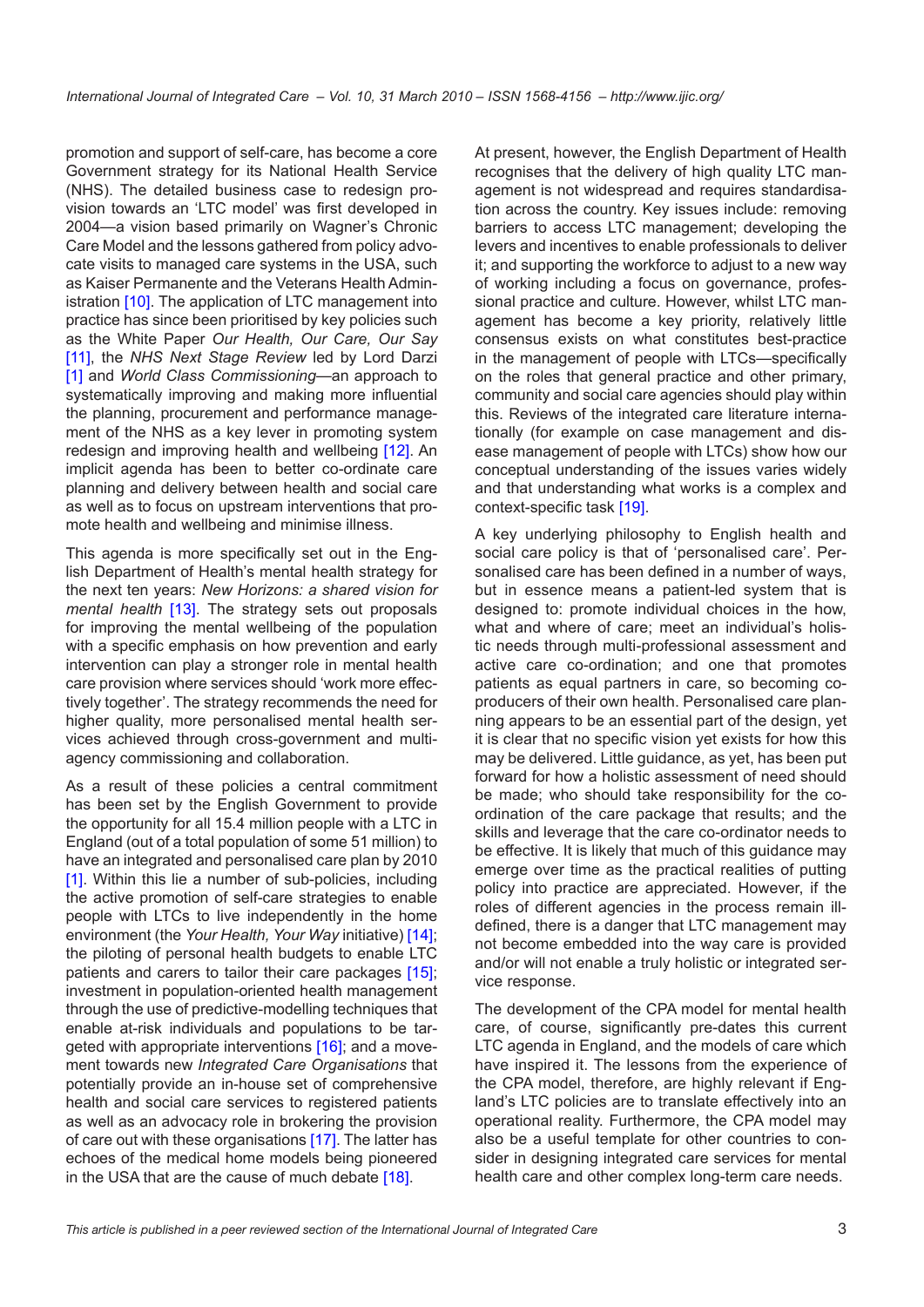# **The Care Programme Approach in England**

The CPA model in England seeks to integrate care and support services across primary and secondary health care; across health and social care and welfare, housing and employment support; and across the statutory, independent and voluntary sectors. Introduced in 1991, CPA is the statutory framework for people requiring specialist support in the community for more severe and enduring mental health problems [[20\]](#page-8-0). Up to 2008 there were some 485,000 people in England receiving services under CPA (9.5 per 1000 population), although changes to the qualifying criteria in October 2008 mean that now only some 165,000 patients formally receive CPA services (3.2 per 1000 population).

CPA is targeted at adults of working age requiring specialist psychiatric services, such as in-patient care in hospitals, or support from mental health social workers, community psychiatric nurses, counsellors, psychologists and psychiatrists. Such patients will have been diagnosed with a more severe mental disorder such as schizophrenia or bipolar disorder. They may well also have complex needs associated with illicit drug or alcohol misuse, and have experienced multiple admissions to hospital when acutely unwell. Many will be single, unemployed and living alone, and may be reluctant to engage with services.

At its inception, it required Health Authorities, in collaboration with local authority Social Services Departments, to put in place specified arrangements for the care and treatment of mentally ill people in the community. It provided a framework for hospital discharge planning and aftercare, and it was intended that those on CPA should be able to access services 24 hours a day, 365 days a year. Discharge from CPA would happen only when a patient no longer required specialist mental health services or consistently refused services or contact was simply lost.

Specialist community mental health services in England are generally provided by Community Mental Health Teams (CMHTs) serving local areas. These multi-disciplinary teams may consist of community psychiatric nurses, occupational therapists, psychiatrists, psychologists, psychotherapists, social workers, housing workers, welfare rights workers and Support, Time and Recovery (STR) workers who aim to provide companionship and friendship and support with daily living. CMHTs generally support patients with time-limited disorders who are then referred back to their general practitioner (family doctor) when the condition has improved after treatment, though an increasing number provide care for people with chronic and severe mental health problems [\[21](#page-8-0)].

Alongside CMHTs are a range of other specialist community teams that have been developed in England over the past ten years. These include Crisis Resolution/Home Treatment Teams, who support people experiencing a crisis at home, to avert a hospital admission; Assertive Outreach Teams, who actively seek to engage with patients living in the community who may be reluctant to use services; and Early Intervention Teams targeting people experiencing a first episode of psychotic illness.

The role of CPA has been to integrate care and support across all these services, and to the wider range of health, social care, welfare, housing and employment services available from both the statutory, voluntary and independent sectors. Hence, CPA is not just about managing a person's specific mental health issue(s) but providing holistic support for their wider needs too.

#### **The context for the Care Programme Approach**

The context for the introduction of CPA in England in 1991 was a mental health system where large asylums either had been, or were in the process of being, closed down and patients transferred either to beds in general hospitals, if it was felt that inpatient care remained necessary, or into the community, generally in residential homes or other types of supported accommodation. From a high of around 150,000 psychiatric beds in the 1950s, by 1990 the number had dropped to some 60,000 (the figure today stands at some 28,000). Under the new arrangements those patients who were moved into the community now required support from a range of organisations across health, social care, welfare benefits, housing, training and employment agencies.

The policy drive towards care in the community was, however, seriously under-funded, with savings from the closure of the asylums often being diverted to other areas of health care. Throughout the 1980s it had become clear that many vulnerable people had been left with little support and were living isolated and sometimes chaotic lives in the community, endangering their own physical and mental health and occasionally that of others.

CPA remained very much at the heart of the New Labour Government's mental health policy when it came to power in 1997:

"A modern mental health service will provide care which is integrated, and which is focused on the individual recognising that different people have different needs and preferences. It will be evidence-based, and outcome driven. Services will be there for people when they need them and where they need them" [\[22](#page-8-0), p. 12].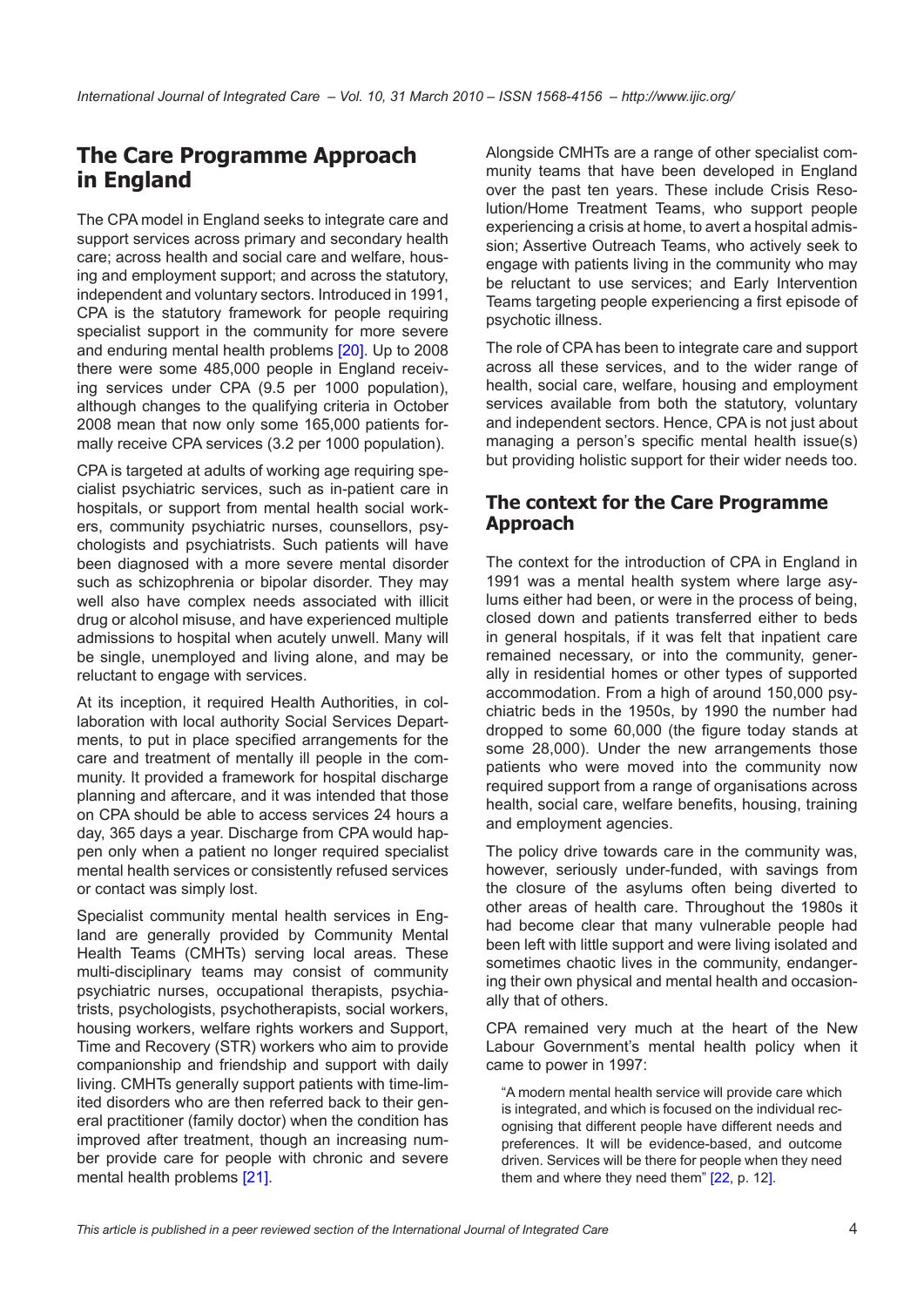#### **Core elements of the Care Programme Approach**

At the core of the CPA, and of direct relevance to the English Department of Health's current strategy for LTC management through care planning, are four elements that have stood the test of time for nearly 20 years despite occasional systemic changes:

- a systematic assessment of each patient's health and social care needs;
- the drawing up of a care plan to address those needs;
- the appointment of a 'key worker' to oversee the delivery of the care plan; and
- regular review of the patient's needs and care plan.

In 1999, to integrate more effectively health and social care interventions, CPA was amalgamated with local authority Care Management procedures—duties on local authority social services departments to assess needs and purchase services for clients under the NHS and Community Care Act 1990—so that there would be a single process and procedure for people living in the community with enduring mental health needs [\[22](#page-8-0)]. This established a system with a single point of referral; a unified health and social care assessment process; co-ordination of the respective roles and responsibilities of each agency in the system; and access, through a single process, to the support and resources of both health and social care.

The main change to the system in the 1999 reform was the introduction of two tiers of CPA. Standard CPA was available for those with lower levels of need and risk. These patients might live independently, have some social support networks of family and friends, be happy to engage with services, and may never have had to be compulsorily detained in hospital. Enhanced CPA would apply to those who had multiple and complex care needs and who were at higher risk, requiring frequent interventions that involved an integrated multi-agency response. Unless there were exceptional circumstances, people detained compulsorily under the Mental Health Act would automatically require Enhanced CPA on discharge from hospital. By 2007/08, there were ~320,000 people on Standard CPA (6.3 per 1000 population) and 165,000 people on enhanced CPA (3.2 per 1000 population) [[23,](#page-8-0) p. 28].

#### **The role of the care co-ordinator**

The 1999 reform also changed the terminology of 'key worker' to 'care co-ordinator', although the role remained fundamentally the same. The importance of the role of the care co-ordinator cannot be overstated. It is this person's job to develop the care plan for each individual with their agreement and that of work colleagues; ensure consistency with any specialist service care plans; oversee the delivery of the multidisciplinary care set out in the care plan; measure outcomes; and review plans with patients and colleagues as necessary.

The Care Programme Approach Association (CPAA) issued a Handbook in 2001 [[24](#page-8-0)] offering detailed guidance on the role of the care co-ordinator including the following attributes:

- competence in delivering mental health care (including an understanding of mental illness);
- knowledge of service user/family (including awareness of race, culture and gender issues);
- knowledge of community services and the role of other agencies;
- co-ordination skills; and
- access to resources.

The guidance points out that "The complexity of the care co-ordinator's role in any individual's case will reflect the complexity of that individual's needs. The role is essentially one of co-ordination and communication." [\[24,](#page-8-0) p. 5]. The care co-ordinator will be:

- a qualified professional employed by one of the two statutory services (Health or Social Services) experienced in mental health work;
- generally, the member of the team best placed to fulfil the responsibilities of the role;
- able to co-ordinate assessments that meet the needs of Health and Social Services including risk; and
- able to combine the complimentary roles of care co-ordinator and care manager.

#### **Care planning**

The complexity of the role of the care co-ordinator is reflected in the complexity of care plans. A comprehensive care plan will include both mental health needs, including any clinical care, and physical health needs. It should cover daily living skills, daytime activities including employment, education and training, social and family relationships including the needs of carers and families, finances/welfare benefits, and risk behaviour such as self-neglect or misuse of drugs and alcohol. It should also take into account any needs associated with gender, sexuality, ethnicity and spirituality. Having identified all needs, it then sets out the services that will be provided to meet them, such as a day centre or an employment advice service, and what services they might be able to call on when unwell, such as a Crisis Resolution Team. Although many of these services will be provided by statutory agencies,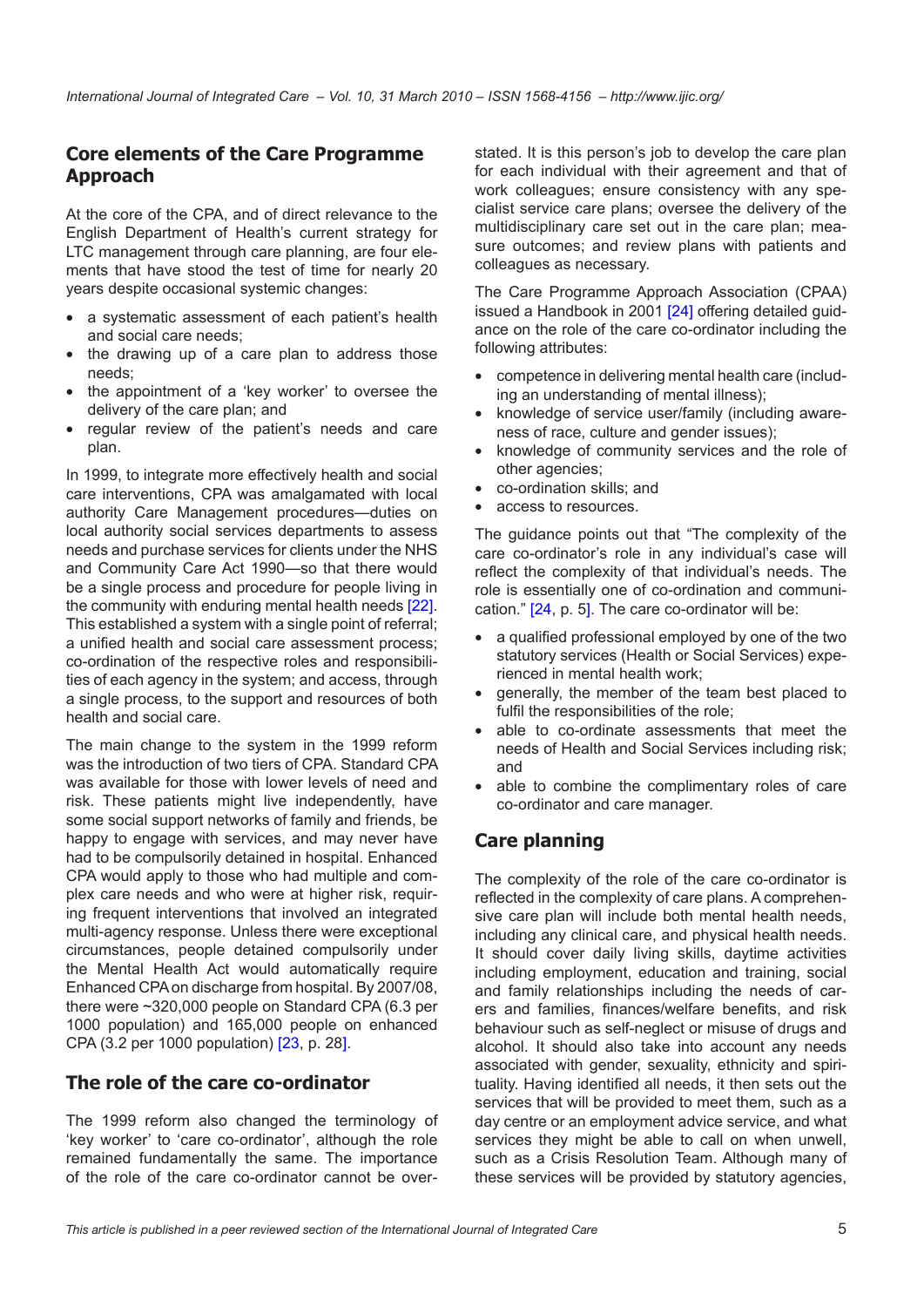some may be provided by independent and voluntary sector organisations.

The written care plan, to be co-produced with the patient, should include the name of the care co-ordinator; the support offered; details of where the patient can get help 24 hours a day; what the carer or care coordinator should do in the event that a patient's mental health deteriorates rapidly; and arrangements for regular reviews of the care plan with the care co-ordinator.

An example of both the complexity of the CPA arrangements and the intention to provide effective integrated care and support can be found in the CPA Policy issued in March 2007 in North Essex [[25\]](#page-8-0). This document, running to some 65 pages of guidance, practice and protocols, points out that CPA:

"aims to promote effective liaison and communication between agencies, thereby managing risk and meeting the individual needs of those with mental health difficulties so they are better able to function in society… [\[25](#page-8-0), p. 4]. The CPA is an inclusive and dynamic process based on effective communication, appropriate information sharing and negotiation between partners. This negotiation is to draw on available resources to deliver an agreed plan of care, which will provide engagement and involvement from all those involved in the partner-ship... [\[25](#page-8-0), p. 5]. [The CPA will] ensure service users and carers are involved in the planning to meet their health and social care, leisure, educational and vocational needs…" [\[25](#page-8-0), p. 6].

## **Assessing the impact of the Care Programme Approach**

It is, of course, one thing to issue detailed guidance on CPA and quite another to ensure that it actually works across a range of front-line services many of which have severe resource constraints that impose huge pressures on staff, and deal with patients who may not only be seriously unwell for long periods but who may not wish to engage with the services offered. Onefifth of service users placed under CPA on discharge from hospital were readmitted within 90 days, suggesting some inability within CPA to keep people safe and supported in the community [\[26](#page-8-0)].

CPA has undoubtedly provided many thousands of patients living in the community with an effective framework of care. In a 2006 survey of some 27,000 mental health patients the Healthcare Commission looked at what service users thought of the support they got from the CPA [[27\]](#page-8-0). Overall, over three-quarters (77%) of patients reported their care as good, very good or excellent. This clearly demonstrates that CPA has the potential to provide the holistic integrated care that people need. Yet it has never been consistently or comprehensively implemented, and over the years a number of reports have cited failings in the system. The same survey showed that fewer than half of those on Standard CPA had been given (or offered) a copy of their care plan, and only 70% of those on Enhanced CPA. Of those who had been given or offered a copy of their care plan only 58% said that they definitely understood what was in it. Of those who wanted to be involved in drawing up their plan only 40% said that they definitely had been. Less than half (48%) of those who had wanted information about local support groups had received it. Half (50%) of those who would have liked help in finding work (from mental health services) said they had not received any help, nor had 32% of those who wanted help getting welfare benefits.

The failure to implement the CPA effectively can have tragic consequences, as in one instance cited in a 2008 report by the Mental Health Act Commission (that has a remit to monitor the care given to people subject to the Act):

"A patient discharged into the community without a care plan, support from social services or a place to stay. The patient subsequently left the ward, and was found dead at bottom of a viaduct in a nature reserve" [[28,](#page-8-0) p. 20].

The same Commission report points out that the patchy implementation of the CPA has been a recurring theme of past reports [[28,](#page-8-0) p. 78]. It has also been suggested that some patients with complex needs were nevertheless only being assigned to Standard CPA, effectively meaning CPA was being used as a rationing tool, with some local authorities trying to limit services to both patients and carers to those who are on Enhanced CPA [[29\]](#page-8-0). Effective care co-ordination also requires the development of shared information systems, a longterm NHS and social care priority that has received much investment but has yet to be realised.

Faced with these challenges, the English Department of Health published a consultation paper in 2006, aimed at reforming the CPA process once again in a bid to make it more effective [\[30](#page-8-0)]. The paper was honest about the difficulties inherent in the CPA process as it had developed:

"Concern about the loss of the relationship with users of the service was evident throughout. There was disquiet that the CPA has become a managerial tool rather than a system of engaging with people. Also, that the CPA has moved away from the original intention for a system that was mostly designed for people with a serious mental illness that should be used to form a plan of care and treatment and that is a dynamic process that changes through reviews.

It was recognised that there has been inconsistency in implementation and variable standards. Rigidity and inconsistent interpretation were cited as examples of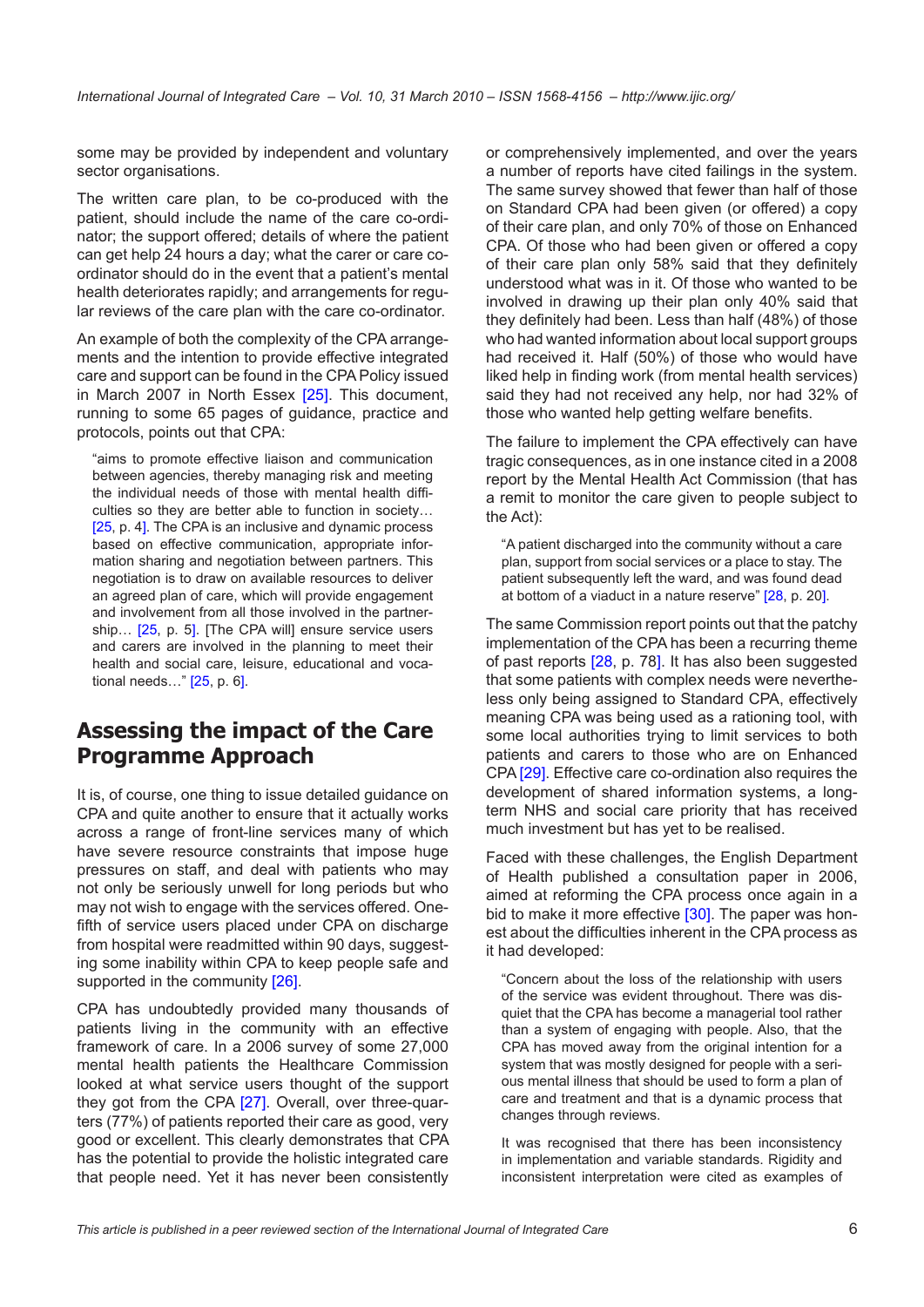the poor practice. The hypothesis developed that implementation, rather than policy, was at fault with part of the problem being the later changes to the CPA that led to a tick box mentality rather than a proper change process at the beginning with evaluation built in.

Service users expressed concern at the lack of attention to their wider social care needs within their care plan, particularly when the focus has been on problems, risk and subsequent treatment rather than building on their strengths towards recovery. There was equally a concern by service users that not enough attention is paid to contingency or crisis planning. Carers also aired views about their lack of involvement as partners in the care assessment and planning process" [[30,](#page-8-0) p. 2].

## **The future of the Care Programme Approach in England**

As a result of the consultation, the Department published new guidance on the CPA in March 2008, effective from October 2008 [\[31](#page-8-0)]. The guidance abolished the twotier system of Standard or Enhanced CPA in favour of the original single-tier system. The main aims were to reduce bureaucracy by removing from the formal CPA system those people who have fewer needs that can be met relatively easily (i.e. those on Standard CPA), to refocus CPA on those requiring higher levels of need, especially crisis services, and to establish national competencies for the role of care coordinator role to embed it into the CPA system as a specialist skill.

The guidance highlighted the elements of the whole systems approach that should be followed—an integrated care pathway approach to service delivery; improved information sharing between agencies; protocols and arrangements for working between different assessment and planning systems; improved local shared provider agreements; commissioning for a range of services to meet service users' and carers' needs; and effective multi-agency Local Area Agreements between health and social care commissioners to facilitate planning across agencies. The hope is that a more authoritative and competent cohort of care coordinators, working closely and effectively with partners from a range of agencies, will drive through improvements in care for those people who remain under the CPA system.

# **Conclusions**

#### **The future for integrated mental health care in England**

The number of psychiatric beds in England, currently around 28,000, has been dropping at the rate of around

1500 per year for the past few years. Behind this reduction have been Government policies (such as the creation of Crisis Resolution/Home Treatment Teams, Assertive Outreach Teams and Early Intervention Services) designed to bolster support for people with more severe mental health problems living in the community, thereby reducing hospital admissions. However, with no corresponding reduction in the prevalence rates of mental disorder and current rates expected to remain broadly stable over the next 20 years [[32\]](#page-8-0), there is likely to be an increase in the actual numbers of people with a mental disorder in coming years owing to expected rise in the total population of England.

In these circumstances the need for a good system of integrated care for people with chronic mental health needs living in the community is greater than ever, not least because such individuals are also more likely than the general population to have poor physical health as well [\[33,](#page-8-0) [34](#page-9-0)]. The CPA model of integrated care has been remarkably long-lasting. Even with the difficulties it has faced in execution, there has been no serious challenge to its four core elements of a systematic assessment, a care plan, a care co-ordinator and regular review of both needs and the plan.

#### **Implications for the English LTC programme and other countries**

A recent review of integrated care policies in Europe concluded that an active integrated care policy requires that "all actors involved [should] adequately manage dividing lines in the system and the fragmentation of services, such as lack of co-ordination, different professional values and interests" [\[35](#page-9-0)]. While the CPA in England may not have been implemented perfectly, the lesson from the CPA experience suggests that there is potential for better care integration to be had in a strategy based on personalised care planning and investment in care co-ordination for people with chronic and sometimes complex needs.

What is clear, however, is that personalised care planning through the CPA or any other model will not reach its full potential unless a number of preconditions are met including: clear eligibility criteria; standardised measures of service quality—based on best practice in patient care; a mix of governance and incentives to hold providers accountable for such quality; and genuine patient involvement in their own care plans.

In terms of the latter point, there remains a political and cultural tension in delivering a traditional government provided mental health service whilst simultaneously championing the role of the individual and their co-ordinator as brokers of how care is delivered and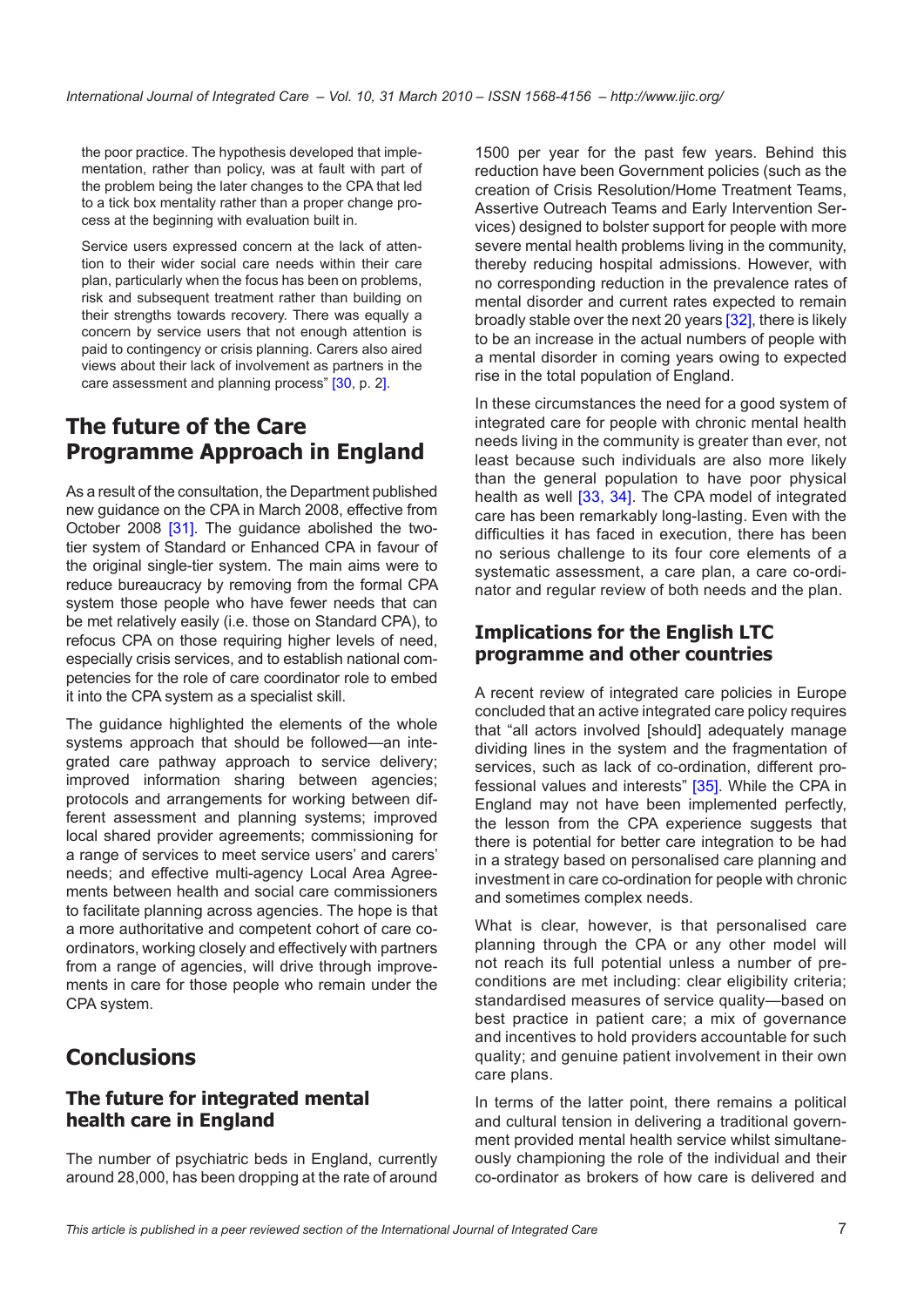<span id="page-7-0"></span>money spent. The English system is in a period of transition towards one where service users are being given the information and leverage to exert personal choices from a competing range of providers (care still delivered free at the point of delivery) *and* in designing their own care package. This is being advanced, for example, through the piloting of personal health budgets and the deployment of direct payments to patients [[15\]](#page-8-0).

Of specific concern to the future of LTC management in the English context is that the role of the care coordinator appears crucial. Individuals will require such brokers to enable them to make effective decisions about what care they need and are eligible to receive, as well as to champion and co-ordinate what they receive. The CPA experience warns us that care co-ordinators require the skills and competencies to act both as care managers to individual patients (with often very complex and challenging needs) as well as have the power to exert the authority to ensure that care plans are implemented. We know from the evidence, however, that managing across networks of diverse providers to create an integrated care package is problematic because of the lack of power co-ordinators often have to mandate care delivery amongst other agencies [5]. The role requires co-ordinators to be developed as skilled professionals, properly financed and supported, with access to appropriate and timely information. Crucially, the role requires an ability to wield the financial incentives available to gain responsiveness from care providers [5]. Given such lessons, the CPA experience would suggest that the English Department of Health be advised to provide guidance and support to the development of specific care planning and care co-ordination approaches for people with LTCs. At present, this lack of focus on the importance of such a role is a weak link within an overall attractive package of policies.

A final observation from the CPA experience is that integration of care probably needs to concentrate as much on issues of inter-professional practice, culture, leadership, and organisational development as on the systems and the organisational structures that surround it. This finding echoes the findings of work that has examined effective team-working and partnerships where the fostering of a 'common purpose' and 'collective identity' provide underpinning ideals that facilitate co-operative practice [[36\]](#page-9-0).

The English reform process has championed choice, competition and provider diversity and this does not necessarily sit well with the dominant culture that values professional practice and public service. In such an environment of competition, the ability to lever integrated care for people with long-term conditions and long-term mental health problems will rely on mechanisms such as personalised care planning. These need to sit alongside wider commissioning strategies that seek to buy cost-effective and quality-based integrated care services flexible enough to respond to the needs of individual patients with complex needs.

#### **Reviewers**

**Marie Josée Fleury**, PhD, Associate Professor, Department of Psychiatry, McGill University, Adjunct Professor Université de Montréal's Department of Health Administration, Researcher at Douglas Hospital Research Center, Canada

**Susan Gregory**, Dr., Psychiatrist, Hellenic Centre for Mental Health and Research, and Scientific Associate, Department of Health Economics, National School of Public Health, Athens, Greece

**Helen Mildred**, Dr., Senior Clinical Academic, School of Psychology, Deakin University, Burwood, Victoria, Australia

## **References**

- 1. Darzi A. High quality care for all: NHS next stage review final report. London: Department of Health; 2008.
- 2. Department of Health. Caring for people: the CPA for people with a mental illness referred to specialist mental health services. London: Department of Health; 1990. (Joint Health/Social Services Circular C(90)23/LASSL(90)11.).
- 3. Nolte E, McKee M. Caring for people with chronic conditions: a health system perspective. Maidenhead: Open University Press; 2008.
- 4. Leutz W. Five laws for integrating medical and social services: lessons from the United States and the United Kingdom. The Milbank Quarterly 1999;77(1):77–110. iv–v.
- 5. Goodwin N, 6 P, Peck E, Freeman T, Posaner R. Managing across diverse networks of care: lessons from other sectors. Report to the NHS SDO R&D Programme. Birmingham: Health Services Management Centre, University of Birmingham; 2004.
- 6. Ahgren B, Axellson R. Evaluating integrated health care: a model for measurement. International Journal of Integrated Care [serial online] 2005 Aug 31;9. Available from:<http://www.ijic.org>.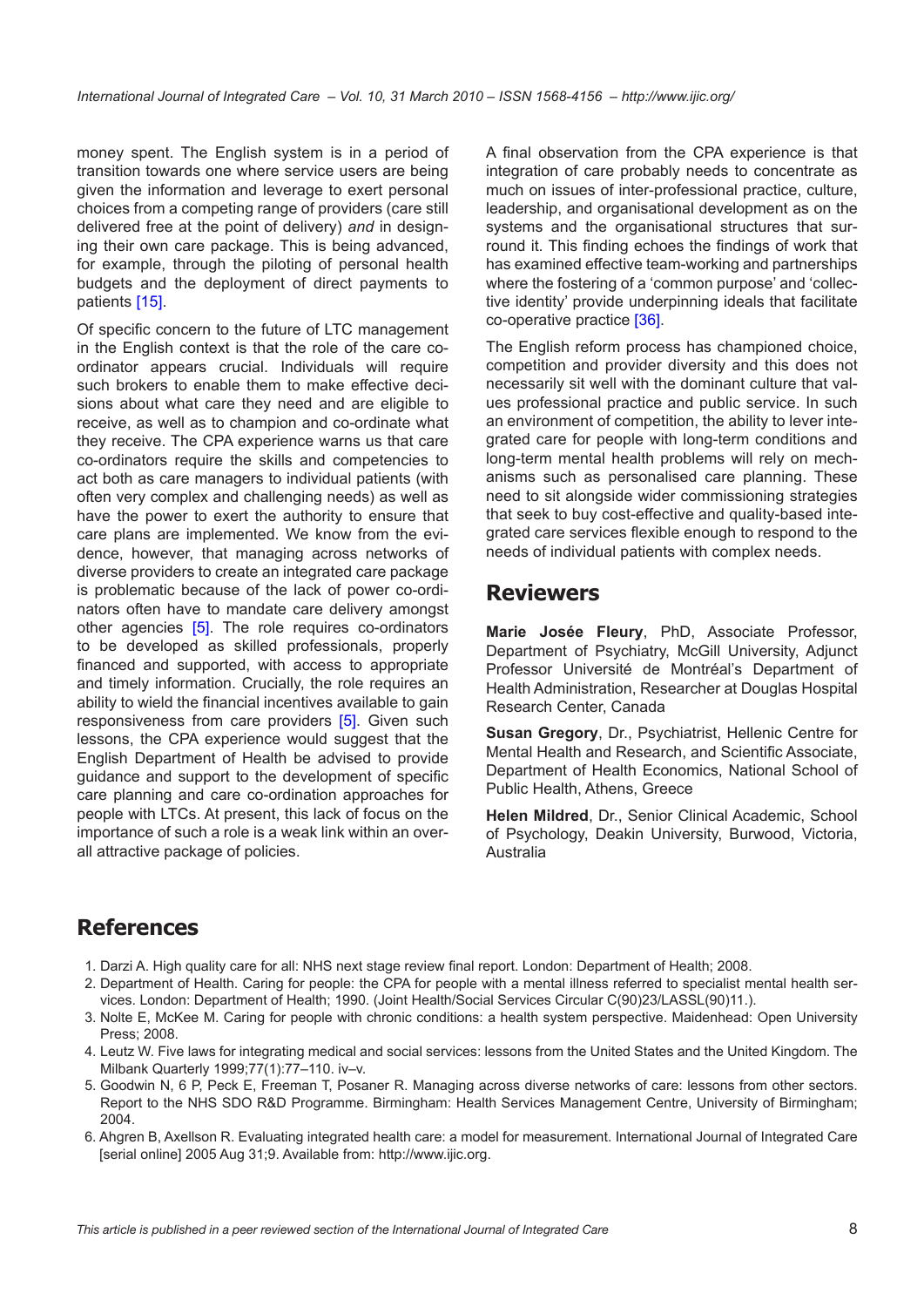- <span id="page-8-0"></span> 7. Kodner D, Kyriacou C. Fully integrated care for the frail elderly: two American models. International Journal of Integrated Care [serial online] 2000 Nov 1;9. Available from: [http://www.ijic.org.](http://www.ijic.org)
- 8. Somme D, Hébert R, Bravo G, Blanchard F, Saint-Jean O. The individualized service plan as a clinical integration tool: qualitative analysis in the Quebec PRISMA experiment. International Journal of Integrated Care [serial online] 2007 Dec;7. Available from:<http://www.ijic.org>.
- 9. Hébert R, Tourigny A, Raîche M. PRISMA Volume II: Integration of services for disabled people: research leading to action. Quebec: Edisem; 2008.
- 10. Department of Health. Chronic disease management—A compendium of information. London: Department of Health; 2004. Available from: [http://www.dh.gov.uk/en/Publicationsandstatistics/Publications/PublicationsPolicyAndGuidance/DH\\_](http://www.dh.gov.uk/en/Publicationsandstatistics/Publications/PublicationsPolicyAndGuidance/DH_062820) [062820.](http://www.dh.gov.uk/en/Publicationsandstatistics/Publications/PublicationsPolicyAndGuidance/DH_062820)
- 11. Department of Health. Our health, our care, our say: a new direction for community services. London: Department of Health; 2006. Available from: [http://www.dh.gov.uk/en/Publicationsandstatistics/Publications/PublicationsPolicyandGuid](http://www.dh.gov.uk/en/Publicationsandstatistics/Publications/PublicationsPolicyandGuidance/DH_4127453)[ance/DH\\_4127453.](http://www.dh.gov.uk/en/Publicationsandstatistics/Publications/PublicationsPolicyandGuidance/DH_4127453)
- 12. Department of Health. World class commissioning: vision. London: Department of Health; 2007. Available from: [http://www.](http://www.dh.gov.uk/en/Publicationsandstatistics/Publications/PublicationsPolicyAndguidance/DH_080956) [dh.gov.uk/en/Publicationsandstatistics/Publications/PublicationsPolicyAndguidance/DH\\_080956](http://www.dh.gov.uk/en/Publicationsandstatistics/Publications/PublicationsPolicyAndguidance/DH_080956).
- 13. Department of Health. New horizons: a shared vision for mental health. London: Department of Health; 2009. Available from: [http://www.dh.gov.uk/en/Publicationsandstatistics/Publications/PublicationsPolicyAndGuidance/DH\\_109705](http://www.dh.gov.uk/en/Publicationsandstatistics/Publications/PublicationsPolicyAndGuidance/DH_109705).
- 14. Department of Health. Your health, your way: a guide to long-term conditions and self care. London: Department of Health; 2009. Available from: [http://www.dh.gov.uk/en/publicationsandstatistics/lettersandcirculars/dearcolleagueletters/](http://www.dh.gov.uk/en/publicationsandstatistics/lettersandcirculars/dearcolleagueletters/DH_090037) [DH\\_090037.](http://www.dh.gov.uk/en/publicationsandstatistics/lettersandcirculars/dearcolleagueletters/DH_090037)
- 15. Department of Health. Personal health budgets: first steps. London: Department of Health; 2009. Available from: [http://](http://www.dh.gov.uk/en/publicationsandstatistics/publications/publicationspolicyandguidance/dh_093842) [www.dh.gov.uk/en/publicationsandstatistics/publications/publicationspolicyandguidance/dh\\_093842.](http://www.dh.gov.uk/en/publicationsandstatistics/publications/publicationspolicyandguidance/dh_093842)
- 16. Department of Health. Case management. [Webpage on the internet]. [accessed Aug 5, 2009]. London: Department of Health on-line; 2007. Available from: [http://www.dh.gov.uk/en/Healthcare/Longtermconditions/DH\\_4130655.](http://www.dh.gov.uk/en/Healthcare/Longtermconditions/DH_4130655)
- 17. Department of Health. Integrated care pilots. Department of Health on-line. [http://www.dh.gov.uk/en/Healthcare/Integrated-](http://www.dh.gov.uk/en/Healthcare/IntegratedCare/DH_091112)[Care/DH\\_091112](http://www.dh.gov.uk/en/Healthcare/IntegratedCare/DH_091112), accessed 5th August 2009.
- 18. Berenson R, Hammons T, Gans D, Zuckerman S, Merrell K. A house is not a home. Keeping patients at the centre of care redesign. Washington, DC: Urban Institute; 2008.
- 19. Kodner D. All together now: a conceptual exploration of integrated care. Healthcare Quarterly 2009 Oct;13. Spec No: 6–15.
- 20. Department of Health. Modernising mental health services: safe, sound and supportive. London: Department of Health; 1998. Available from: [http://www.dh.gov.uk/en/Publicationsandstatistics/Publications/PublicationsPolicyAndGuidance/DH\\_](http://www.dh.gov.uk/en/Publicationsandstatistics/Publications/PublicationsPolicyAndGuidance/DH_4003105) [4003105.](http://www.dh.gov.uk/en/Publicationsandstatistics/Publications/PublicationsPolicyAndGuidance/DH_4003105)
- 21. Huxley P, Evans S, Cestari L. Mental health policy reforms and case complexity in CMHTs in England: replication study. Psychiatric Bulletin 2008;32:49–52.
- 22. Department of health. Modernising mental health service: safe, sound and supportive. London: Department of Health; 1998. Available from: [http://www.dh.gov.uk/en/Publicationsandstatistics/Publications/PublicationsPolicyAndGuidance/DH\\_](http://www.dh.gov.uk/en/Publicationsandstatistics/Publications/PublicationsPolicyAndGuidance/DH_4003105) [4003105.](http://www.dh.gov.uk/en/Publicationsandstatistics/Publications/PublicationsPolicyAndGuidance/DH_4003105)
- 23. The Information Centre. Mental health bulletin: second report on experimental statistics from Mental Health Minimum Data Set (MHMDS) Annual Returns 2003–2008.MHMDS;2009. Available from: [http://www.ic.nhs.uk/statistics-and-data-collec](http://www.ic.nhs.uk/statistics-and-data-collections/mental-health/nhs-specialist-mental-health-services/mental-health-bulletin-second-report)[tions/mental-health/nhs-specialist-mental-health-services/mental-health-bulletin-second-report](http://www.ic.nhs.uk/statistics-and-data-collections/mental-health/nhs-specialist-mental-health-services/mental-health-bulletin-second-report).
- 24. The Care Programme Approach Association. The C.P.A. Handbook. Chesterfield: CPAA; 2001.
- 25. North Essex Mental Health Trust Partnership, Essex County Council. CPA policy: the care programme approach. Chesterfield: CPA Association; 2007. Available from: [http://cpaa.org.uk/files/CPAPolicy\\_northessexmhpartnershipnhstrust.](http://cpaa.org.uk/files/CPAPolicy_northessexmhpartnershipnhstrust.swf) [swf.](http://cpaa.org.uk/files/CPAPolicy_northessexmhpartnershipnhstrust.swf)
- 26. Sainsbury Centre for Mental Health. Back on track? CPA Care Planning for service users who are repeatedly detained under the Mental Health Act. London: SCMH; 2005.
- 27. Healthcare Commission. Mental Health Trusts: Community Mental Health Service User Survey, 2006. London: Healthcare Commission; 2006. Available from: [http://www.data-archive.ac.uk/findingdata/sndescription.asp?sn=559](http://www.data-archive.ac.uk/findingdata/sndescription.asp?sn=5598)8.
- 28. Mental Health Act Commission. Risks, Rights, Recovery. Twelfth Biennial report 2005–07. London: The Stationery Office; 2008. Available from: [http://www.cqc.org.uk/\\_db/\\_documents/pdf%2012th%20biennial%20report.pdf.](http://www.cqc.org.uk/_db/_documents/pdf%2012th%20biennial%20report.pdf)
- 29. Fennell P. Mental health: the new law. Bristol: Jordan Publishing; 2007.
- 30. Department of Health. Reviewing the Care Programme Approach 2006: a consultation document. London: Care Services Improvement Partnership, Department of Health; 2006. Available from: [http://www.dh.gov.uk/en/Consultations/Liveconsul](http://www.dh.gov.uk/en/Consultations/Liveconsultations/DH_063354)[tations/DH\\_063354.](http://www.dh.gov.uk/en/Consultations/Liveconsultations/DH_063354)
- 31. Department of Health. Refocusing the Care Programme Approach: policy and positive practice guidance. London: Department of Health; 2008. Available from: [http://www.dh.gov.uk/en/Publicationsandstatistics/Publications/Publications](http://www.dh.gov.uk/en/Publicationsandstatistics/Publications/PublicationsPolicyAndGuidance/DH_083647) [PolicyAndGuidance/DH\\_083647](http://www.dh.gov.uk/en/Publicationsandstatistics/Publications/PublicationsPolicyAndGuidance/DH_083647).
- 32. The King's Fund. Paying the price. London: The King's Fund; 2008.
- 33. Friedli L. Mental health, resilience and inequalities. Copenhagen: World Health Organisation; 2009.